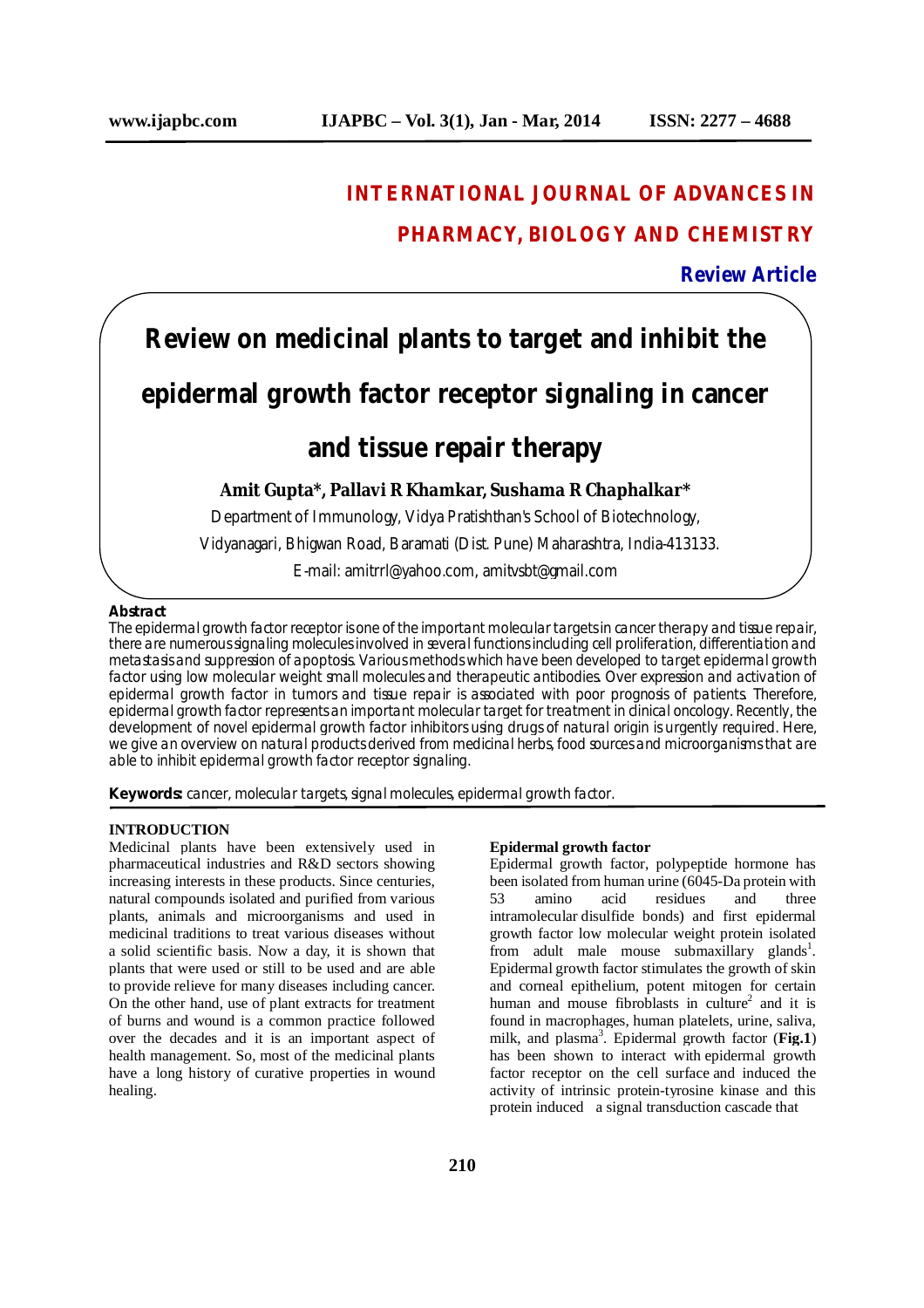results in a variety of biochemical changes within the cell i.e. rise in intracellular calcium levels, increased glycolysis and protein biosynthesis and also increased the expression of certain genes including the gene for epidermal growth factor receptor that ultimately lead to DNA synthesis and cell proliferation<sup>4</sup>.

#### **Correlation between medicinal plants with epidermal growth factor receptor and cancer**

Epidermal growth factor receptors are transmembrane receptors present on the cell membranes and consists of the components of extracellular binding, transmembrane and intracellular portion of protein tyrosine kinase<sup>5</sup>. After ligand binding to the membrane, specific protein tyrosine residues of the intracellular domain are autophosphorylated, which results in stimulation of the intracellular signaling cascade including the Ras/Raf/MAPK (**Fig. 2**), JAK/STAT and PI3K-Akt pathways (**Fig.3**), leading to a multiple number of effects including cell proliferation and differentiation, angiogenesis, metastasis and antiapoptosis<sup>6</sup>.

The epidermal growth factor receptor is a member of the ErbB family of receptors consists of four closely related protein tyrosine receptor kinases i.e. EGFR (ErbB1), Her2 (ErbB2), Her3 (ErbB3) and Her4 (ErbB4). These receptors activate numerous downstream pathways in response to extracellular ligands to regulate the diverse functions that include differentiation and proliferation, migration and survival. Alterations or mutations in these genes play an important role in the development and progression of many human cancers e.g. Gastric carcinomas, expression of HER1 and HER2 is thought to be a prognostic factor and target of novel biologic agents. The effect of HER3 or HER4 expression in gastric carcinomas has not been sufficiently studied. Mutations affecting epidermal growth factor receptor expression or activity could result in cancer. So, researchers focused on medicinal plants which contain chemicals that may be able to stop or inhibit the spread of cancer cells. The number of active substances which is already present in the medicinal plants may be capable of inhibiting the growth of tumor cells that are resistant to more than one drug. Thus the medicinal plants represent an excellent starting point for the development of new therapeutic treatments for cancers that do not respond to conventional chemotherapy regimens. Many plants contain toxic substances that they use to protect themselves against predators and microbial diseases. The challenge for the researchers is now to determine which plant substances are medicinal and which are simply poisonous and dangerous. Recently, most of the medicinal herbs which have been used for a long time

for demanded health benefits and showed some therapeutic properties<sup>7, 8, 9</sup>. Therefore, now a day, researchers focus on novel drug molecules in herbs. Actually, most of the herb synthesized compounds have provided attractive possibilities for treatment strategies and also provided as dietary supplements that people take to improve their health. Medicinal herbs could serve as a promising approach for cancer treatment. Most of the medicinal herbs further insight into the molecular mechanisms underlying the clinical use of the herbs (e.g., ginsenoside and Kanglaite) as a cancer therapy. The identification of target metabolites of medicinal plant relevant to diseases allows screening for natural products capable of modulating these targets<sup>10, 11</sup>. This may represent the basis for the development of rational treatment of diseases such as cancer. There are number of natural products have served as structural resources in the history of drug discovery for cancer therapy.

- The effect of curcumin on antigrowth action of epidermal growth factor receptor intrinsic kinase activity in the human epidermoid carcinoma A431 cells. The cells treated for very short duration with Curcumin inhibited EGF receptor intrinsic kinase activity in a dose- and time-dependent manner and<br>also inhibited EGF-induced tyrosine also inhibited EGF-induced phosphorylation of epidermal growth factor  $receptors<sup>12</sup>$ .
- One of the natural products, Korean *Panax ginseng* serves as a potential anti-cancer medicinal plant through pharmacophore-based virtual screening and molecular docking studies on epidermal growth factor receptor tyrosine kinase  $domain<sup>13</sup>$ .
- Small cyclic peptides especially octapeptide was purified through HPLC from somatic seedlings of *Santalum album* L. (sandalwood) exhibiting potent biological activity and have great potential for anticancer therapy against human breast cancer  $(MDA-MB-231)$  cell lines<sup>14</sup>.
- Eupatorin, constituent of *Orthosiphon stamineus,* medicinal herb giving antiproliferative activities, arrest in the G2/M phase of the cell cycle etc emerges as a promising agent in anticancer research and its leaves are used in the treatment of various disorders. The ability of eupatorin to nonspecifically inhibit many protein kinases was proven and is the probable cause of its cellular  $effects$ <sup>15</sup>.
- The anti-cancer activity of *Pharbitis nil* (PN) ethanol extract inhibited the proliferation of MCF-7 HER2 cells. This growth inhibition was accompanied with the increase of sub G0/G1 apoptotic fractions which has been used for herbal medicinal treatment against diseases in East Asia<sup>16</sup>.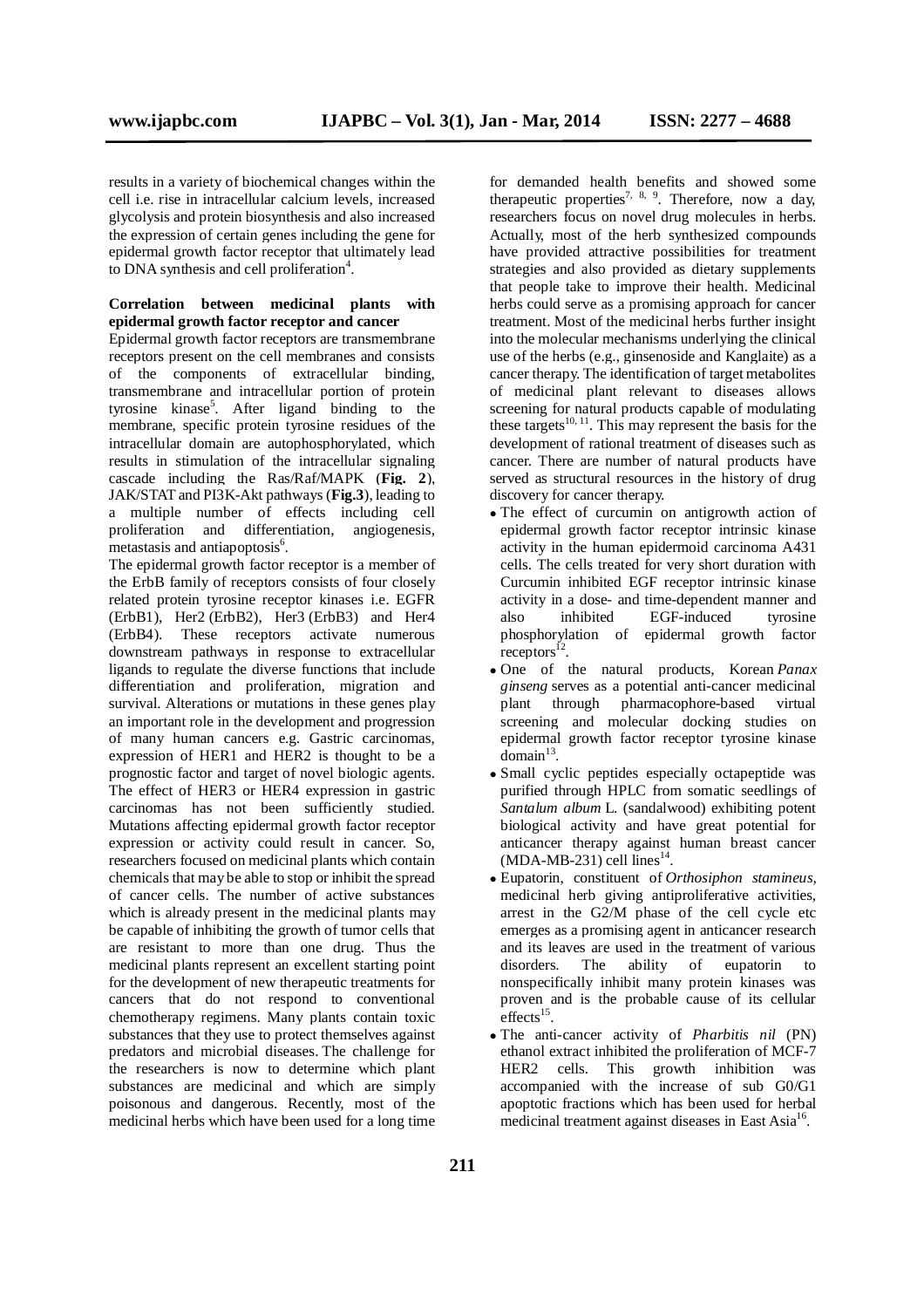

Fig.1. Family of epidermal growth factor



Fig.3. JAK/STAT and PI3K-Akt pathway

Therefore, the exact mechanisms underlying the effects of medicinal plants should be investigated further in the future to collect the information for the sustainable effect of increasing cancer specificity and reducing adverse side effects on normal tissues.

**Correlation between medicinal plants with epidermal growth factor receptor and tissue repair** Tissue repair concerns many events both contractile and chemical and the causing of a wound on anybody surface stimulates the wound healing in the skin, which is a complex process characterized by angiogenesis reepithelialization, granulation tissue<br>formation and remodeling of extracellular formation and remodeling of extracellular matrix. There are number of host defense mechanisms which are rapidly evolved to recognize viral or bacterial or fungal pathogens which render them harmless and ultimately repair the damaged tissue. This type of complex and highly regulated sequence of events can also be triggered by environmental stimuli such as noxious mechanical and chemical agents. Due to epidermal growth factor receptor becomes rapidly over-expressed following tissue injury which is followed by a progressive decline paralleling the



Fig.2. Ras/Raf/MAPK pathway

re-epithelialization process $17$ . The epidermal growth receptor is detected in fibroblasts, keratinocytes and endothelial cells which indicated the establishment of autocrine and paracrine loops by the wound's cells. It has been observed that the healing due to shrinkage observed in aged animals and humans may be related to a sensitive loss of the epidermal growth factor receptor expression especially fibroblasts<sup>18</sup>. The main aim of wound care is to promote wound healing in the shortest time possible with minimal pain, discomfort and scarring to the patient and must occur in a physiological environment, conducive to tissue repair and regeneration. It involves continuous cell-cell interaction and cell-matrix interactions that allow the process to proceed in different overlapping phases and processes including inflammation, wound contraction, reepithelialization, tissue remodelling, and formation of granulation tissue with angiogenesis.

India has a rich tradition of medicinal plants and these plant extracts are used by tribals who are generally used for the treatment of cuts, wounds, and burns. Most of the pharmacological reports are available on Indian medicinal plants employing various wound healing models due to disruption of the cellular and anatomic continuity of a tissue and showed its molecular mechanism<sup>19</sup>. Generally, wound healing consists of integrated cellular and biochemical events leading to reestablishment of structural and functional integrity with regain of strength in injured tissues<sup>20</sup>. There are number of natural products have served as structural resources in the history of drug discovery which correlate with epidermal growth factor for tissue repair therapy. One of the example plant polyphenols showed antioxidant and superoxide scavenging properties and these properties depends on the chemical structure of polyphenolic core and the presence of sugar moieties, time-dependently up and down regulated proinflammatory and repair regulating chemokines and accelerated *in vitro* and *in vivo* wound healing